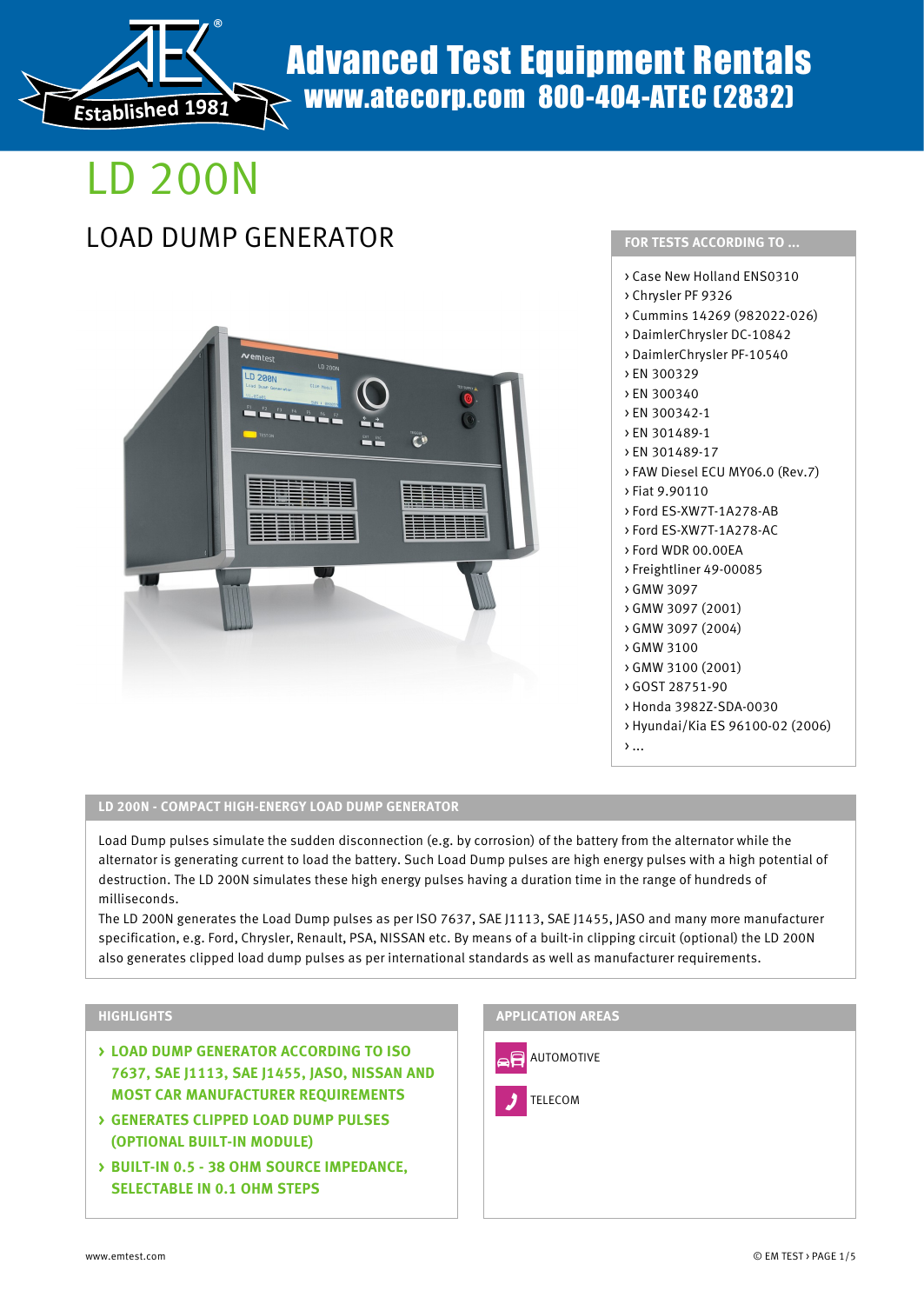#### **TECHNICAL DETAILS**

## **LOAD DUMP GENERATOR**

## **PULSE SPECIFICATION**

Voltage (o.c.) 20V - 200V ± 10%

**ISO PULSE 5 AND 7**

| Rise time       | 5ms - 10ms (10 - 90%)                               |
|-----------------|-----------------------------------------------------|
| Pulse duration  | $40 - 400$ ms $(10 - 10\%)$                         |
| Int. resistor   | 0.5ohm - 38ohm, selectable in steps<br>$of 0.1$ ohm |
| Repetition rate | Min. 30s                                            |

| SAE 11455 FOR 12V BATTERY SUPPLY |                           |  |
|----------------------------------|---------------------------|--|
| Voltage (o.c.)                   | $+86V \pm 10\%$           |  |
| Rise time                        | 100us (10% - 90%)         |  |
| Pulse duration                   | 400ms ± $10\%$ (10 - 10%) |  |
| Int. resistor                    | $0.4$ ohm                 |  |

| SAE J1455 FOR 24V BATTERY SUPPLY |                           |  |
|----------------------------------|---------------------------|--|
| Voltage (o.c.)                   | $+122V \pm 10\%$          |  |
| Rise time                        | 100us                     |  |
| Pulse duration                   | 400ms ± $10\%$ (10 - 10%) |  |
| Int. resistor                    | $0.8$ ohm                 |  |

## **JASO PULSE A1**

| Voltage (o.c.) | $+70V \pm 10\%$                    |
|----------------|------------------------------------|
| Rise time      | $1us(10\% - 90\%)$                 |
| Pulse duration | $200ms \pm 10\%$ (measured at tau) |
| Int. resistor  | $0.8$ ohm                          |
| Capacitor      | 110mF                              |

## **JASO PULSE B1 (FIELD DECAY)**

| Voltage (o.c.) | $-80V \pm 10\%$        |
|----------------|------------------------|
| Rise time      | $1us(10\% - 90\%)$     |
| Pulse duration | 60ms (measured at tau) |
| Int. resistor  | 80hm                   |
| Capacitor      | 3mF                    |

| <b>JASO PULSE D1</b> |                         |
|----------------------|-------------------------|
| Voltage (o.c.)       | $+110V \pm 10\%$        |
| Rise time            | 1us (10% - 90%)         |
| Pulse duration       | 400ms (measured at tau) |
| Int. resistor        | $1.5$ ohm               |
| Capacitor            | 73mF                    |

## **CHRYSLER PF 9326 PULSE 5**

| Voltage (o.c.)  | $+91.5V \pm 10\%$                     |
|-----------------|---------------------------------------|
| Rise time       | 5 - 10ms (10% - 90%)                  |
| Pulse duration  | 300ms td (10 - 10%)                   |
| Loaded pulse    | $+45.75V \pm 10\%$ into a 0.50hm load |
| Pulse duration  | > 95ms (10 - 10%)                     |
| Int. resistor   | $0.5$ ohm                             |
| Repetition rate | 120s                                  |

## **FORD ES-XW7T CI 240 (AB-VERSION)**

| Voltage (o.c.)   | $+60V \pm 10\%$                     |
|------------------|-------------------------------------|
| Rise time        | $1 - 10$ ms (10% - 90%)             |
| Pulse duration   | $300ms(10\% - 10\%)$                |
| Voltage (loaded) | $+30V \pm 10\%$ into a 0.70hm load  |
| Pulse duration   | $150 \text{ms} \pm 10\%$ (10 - 10%) |
| Int. resistor    | $0.5$ ohm                           |
| Repetition rate  | 3 pulses every 30s                  |

### **FORD ES-XW7T CI 220G (AC-VERSION)**

| Voltage (o.c.)   | $+60V \pm 10\%$                    |
|------------------|------------------------------------|
| Rise time        | $1 - 10$ ms (10% - 90%)            |
| Pulse duration   | $300ms(10\% - 10\%)$               |
| Voltage (loaded) | $+30V \pm 10\%$ into a 0.50hm load |
| Pulse duration   | $150ms \pm 10\% (10 - 10\%)$       |
| Int. resistor    | $0.5$ ohm                          |
| Repetition rate  | 3 pulses every 30s                 |

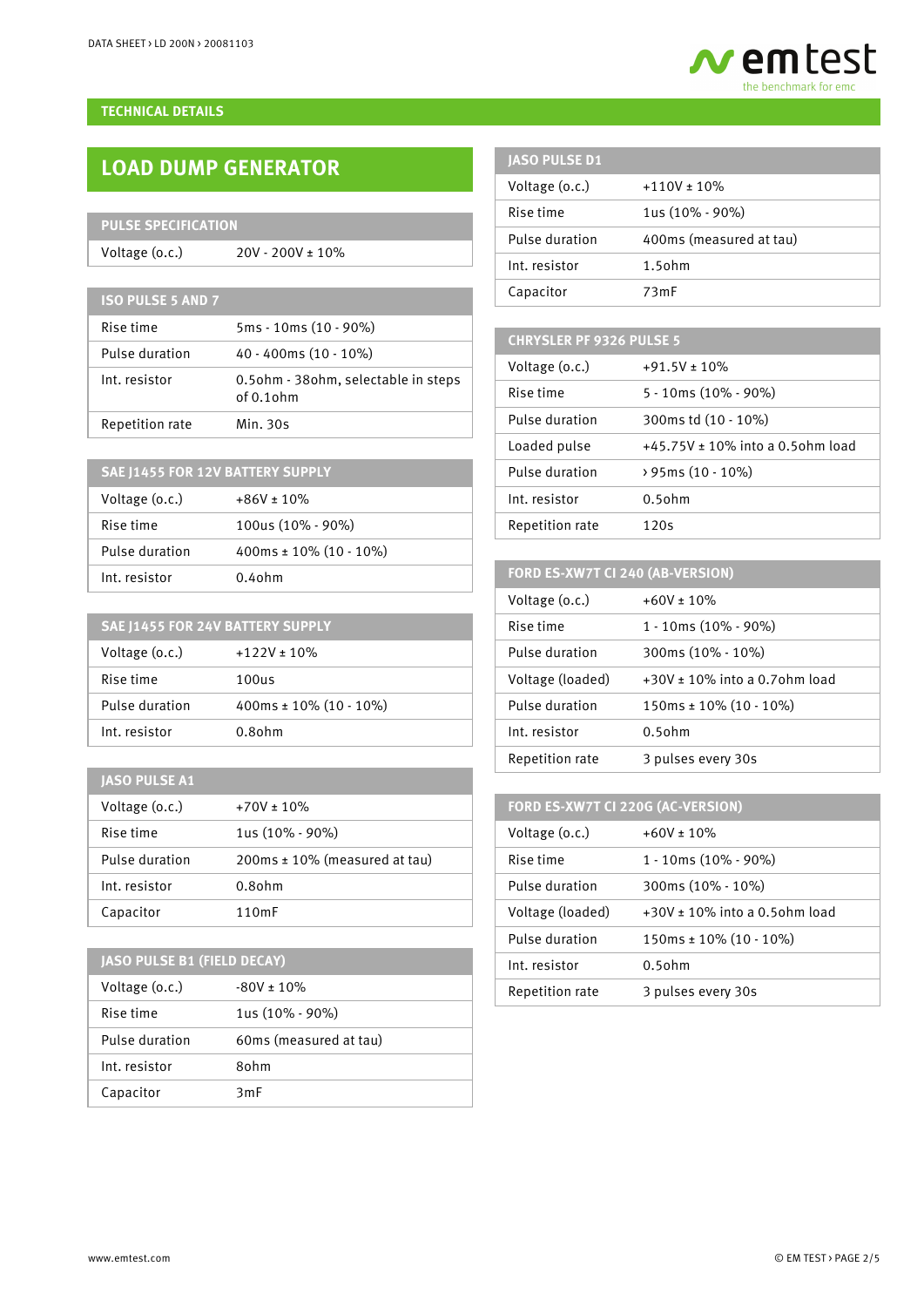

#### **TECHNICAL DETAILS**

| <b>I MERCEDES BENZ MBN 10 284 PART 2</b> |  |  |
|------------------------------------------|--|--|
|                                          |  |  |

| Voltage (o.c.)  | 100V ± 10% (Pulse 5a for 12V)      |
|-----------------|------------------------------------|
| Rise time       | $\langle 0.1$ ms (10% - 90%)       |
| Pulse duration  | 400ms $(10 - 10\%)$                |
| Int. resistor   | $2$ ohm                            |
| Voltage (o.c.)  | $200V \pm 10\%$ (Pulse 5a for 24V) |
| Rise time       | $(0.1 \text{ms } (10\% - 90\%)$    |
| Pulse duration  | 500ms (10 - 10%)                   |
| Int. resistor   | $2$ ohm                            |
| Voltage (o.c.)  | $100V \pm 10\%$ (Pulse 5a for 42V) |
| Rise time       | $(0.1 \text{ms} (10\% - 90\%)$     |
| Pulse duration  | 400ms (10 - 10%)                   |
| Int. resistor   | 20 <sub>h</sub>                    |
| Repetition rate | 120s                               |
|                 |                                    |

| <b>NISSAN PULSE A2</b> |                              |
|------------------------|------------------------------|
| Voltage (o.c.)         | $+60V \pm 10\%$              |
| Rise time              | $1ms \pm 50\% (10\% - 90\%)$ |
| Int. resistor R1       | $11$ ohm                     |
| Int. resistor R2       | $0.8$ ohm                    |
| Capacitor              | 1 m F                        |

| <b>NISSAN PULSE B1</b> |                              |
|------------------------|------------------------------|
| Voltage (o.c.)         | $+80V \pm 10\%$              |
| Rise time              | $1ms \pm 50\% (10\% - 90\%)$ |
| Int. resistor R1       | 20ohm                        |
| Int. resistor R2       | 20ohm                        |
| Capacitor              | 1 mF                         |

| <b>TEST ROUTINES</b> |                                  |
|----------------------|----------------------------------|
| ISO 7637-2           | Load Dump & Field Decay          |
| PF-9326              | Pulse 5a and 5b                  |
| Ford ES-XW7T         | AB & AC version                  |
| MBN 10284            | Pulse 5a, 5b and 5c              |
| <b>SCANIA</b>        | Pulse 5 & 5b (TB1400 and TB1700) |
| <b>IASO</b>          | Pulse A1, B1, D1                 |
| <b>NISSAN</b>        | Pulse A1, A2, B1                 |
| Service              | Service, setup, self test        |
|                      |                                  |

|  |  | SCANIA TB1400 |  |
|--|--|---------------|--|
|  |  |               |  |

| <b>SCANIA TB1400</b> |                            |
|----------------------|----------------------------|
| Voltage (o.c.)       | $+90V \pm 10\%$ for trucks |
| Rise time            | 1 - 10ms (10% - 90%)       |
| Pulse duration       | 300ms (10 - 10%)           |
| Voltage (o.c.)       | $+125V \pm 10\%$ for buses |
| Rise time            | 1 - 10ms (10% - 90%)       |
| Pulse duration       | 480ms (10 - 10%)           |
| Int. resistor        | $1.5$ ohm                  |

| <b>SCANIA TB1700</b> |                         |
|----------------------|-------------------------|
| Voltage (o.c.)       | $+125V \pm 10\%$        |
| Rise time            | $1 - 10ms(10\% - 90\%)$ |
| Pulse duration       | 480ms (10 - 10%)        |
| Int. resistor        | $1.5$ ohm               |

## **NISSAN PULSE A1** Voltage  $(0.c.)$  +60V ± 10% Rise time 1ms ± 50% (10% - 90%) Int. resistor R1 18ohm Int. resistor R2 0.66ohm Capacitor 15mF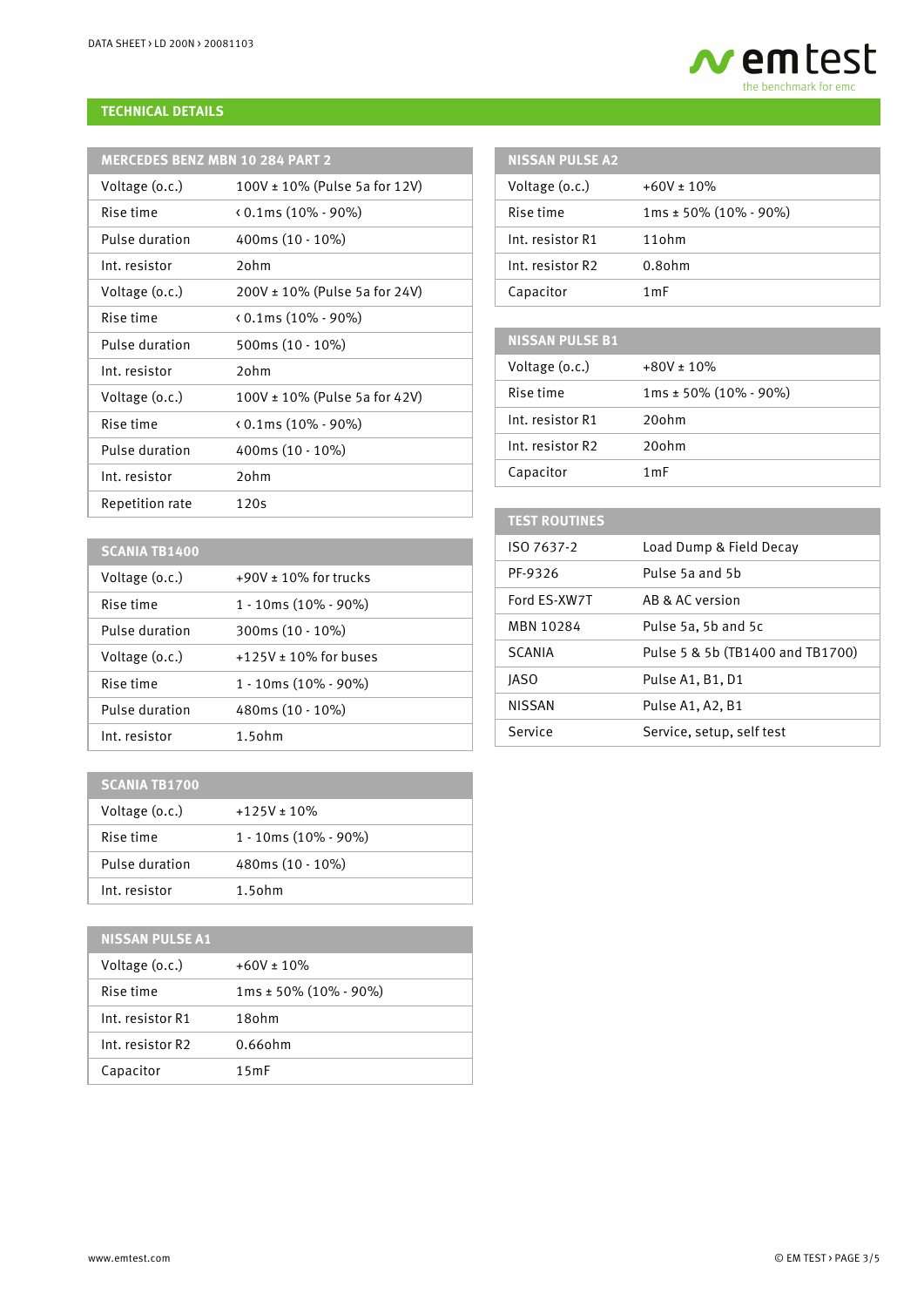

#### **TECHNICAL DETAILS**

## **FREESTYLE MODE LOAD DUMP**

| <b>PULSE PROGRAMMING MODE</b> |                                                                                                             |  |
|-------------------------------|-------------------------------------------------------------------------------------------------------------|--|
| Rise time                     | $\langle$ 1us<br>10us - 90us with 10us steps<br>100us - 900us with 100us steps<br>1ms - 10ms with 1ms steps |  |
| Pulse duration                | $10ms - 1,200ms$                                                                                            |  |
| Int. resistor                 | 0.5ohm - 38ohm, in steps of 0.1ohm                                                                          |  |

## **GENERAL DATA**

| <b>DIMENSIONS AND WEIGHT</b> |            |                                   |
|------------------------------|------------|-----------------------------------|
|                              | Dimensions | 19"/6HU, 500mm x 450mm x<br>290mm |
|                              | Weight     | approx. 25kg                      |

Supply voltage 115V/230V +10%/-15%

Fuses 2x T2AT (230V) or 2x T4AT (115V)

+/- output Safety laboratory connectors

Coupling To the battery +line

Decoupling Via diode DUT supply Max. 60V/30A

## **MODULE CLIPPED LOAD DUMP**

| TEST ROUTINES (REQUIRES OPTIONAL CLD MODULE) |                                                  |  |
|----------------------------------------------|--------------------------------------------------|--|
| <b>Standard Test</b><br>routines             | pre-programmed and controlled via<br>iso.control |  |
| ISO 7637-2                                   | Pulse 5b for 12V and 24V                         |  |
| ISO/WD 16750                                 | Pulse 5b                                         |  |
| SAE J1113-11                                 | Pulse 5h                                         |  |
| FIAT 9.90110                                 | Pulse 5a                                         |  |
| PSA B21 7110                                 | Pulse 5b for 12V                                 |  |
| Volvo                                        | Pulse 5a and 5c                                  |  |
| GS 95003-2                                   | Pulse 5h                                         |  |
| Porsche FMV                                  | Pulse <sub>5</sub>                               |  |
| GMW 3097                                     | Pulse 5b                                         |  |
| $36.00.808/-H$                               | Pulse 5b                                         |  |
| <b>TSC 7034G</b>                             | Pulse 5b                                         |  |
| lveco                                        | Pulse 5b                                         |  |
| Scania TB1400                                | Pulse 5h                                         |  |
| Scania TB1700                                | Pulse 5h                                         |  |
| ES 96100-02                                  | Pulse 5b                                         |  |

**PULSE PROGRAMMING MODE (REQUIRES OPTIONAL CLD MODULE)**

| Clipped Voltage | 15V - 95.5V, in steps of 0.5V      |
|-----------------|------------------------------------|
| Rise time       | $100us - 10ms$                     |
| Pulse duration  | 10ms - 1,200ms                     |
| Int. resistor   | 0.5ohm - 38ohm, in steps of 0.1ohm |

| <b>INTERFACE</b>   |                                   |
|--------------------|-----------------------------------|
| Serial interface   | <b>HSB</b>                        |
| Parallel interface | IEEE 488, addresses 1 - 30        |
| CN interface       | To control external CN - UCS 200N |

## **OPTIONS**

**OUTPUT**

iso.control Software to control the test, including standard library, test report facility and data conversion generator